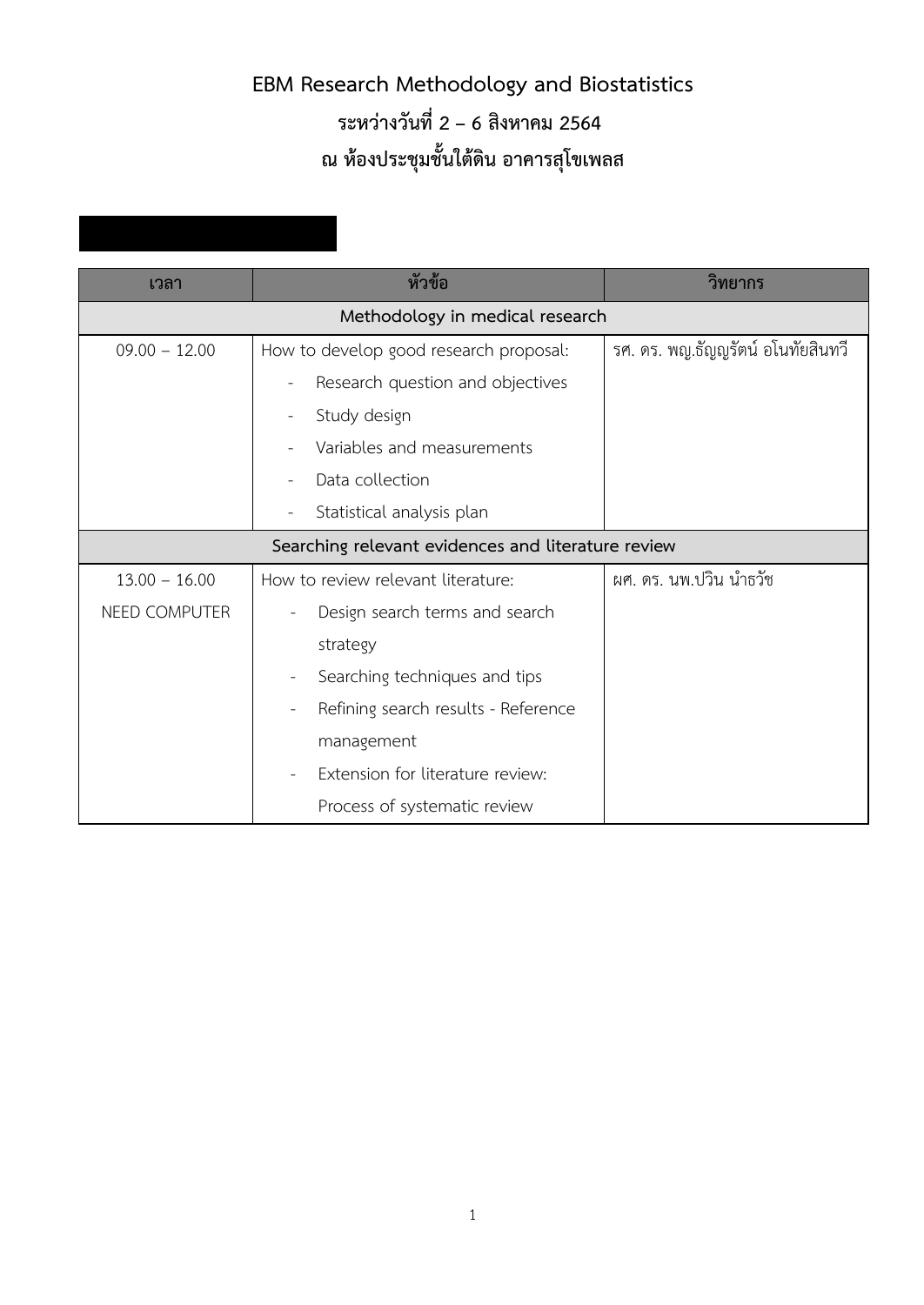| เวลา            | หัวข้อ                                                              | วิทยากร |
|-----------------|---------------------------------------------------------------------|---------|
|                 | Evidence Based Medicine (EBM)                                       |         |
| $09.00 - 12.00$ | EBM in clinical practice: how to read,                              | ทีม*    |
|                 | understand and critical appraise studies:                           |         |
|                 | Critical appraisal guides on                                        |         |
|                 | Diagnostic study<br>$\bigcap$                                       |         |
|                 | Therapeutic study<br>$\cap$                                         |         |
|                 | Systematic review<br>$\bigcap$                                      |         |
|                 | Application of EBM in clinical practice<br>$\overline{\phantom{a}}$ |         |
| $13.00 - 16.00$ | EBM small group discussion                                          | ทีม*    |
|                 |                                                                     |         |

\*ทีม ผศ. ดร. นพ.ปวิน นำธวัช, รศ. ดร. พญ.ธัญญรัตน อโนทัยสินทวี,ผศ. นพ.กุลวัตร ธาดานิพนธ, รศ. ดร. พญ.อติพร อิงคสาธิต, ผศ. ดร. นพ.ชูศักดิ์ โอกาศเจริญ, รศ. ดร. พญ.ภัทรวัณย วรธนารัตน

## **วันพุธที่ 4 สิงหาคม 2564**

| เวลา            | หัวข้อ                                    | วิทยากร                   |
|-----------------|-------------------------------------------|---------------------------|
| $09.00 - 12.00$ | Primer biostatistics for medical research |                           |
| NEED COMPUTER   | - Analysis for continuous data            | อ. นพ.ชัยวัฒน์ ศุภศิลป์   |
|                 | - Analysis for categorical data           |                           |
|                 | - Basic regression analysis               |                           |
| $13.00 - 16.00$ | Logistic regression analysis              |                           |
| NEED COMPUTER   | - Model selection                         | ผศ. นพ.กุลวัตร ธาดานิพนธ์ |
|                 | - Interpretation                          |                           |
|                 | - Model performances                      |                           |
|                 | - Diagnostic measuring                    |                           |

## **วันพฤหัสบดีที่ 5 สิงหาคม 2564**